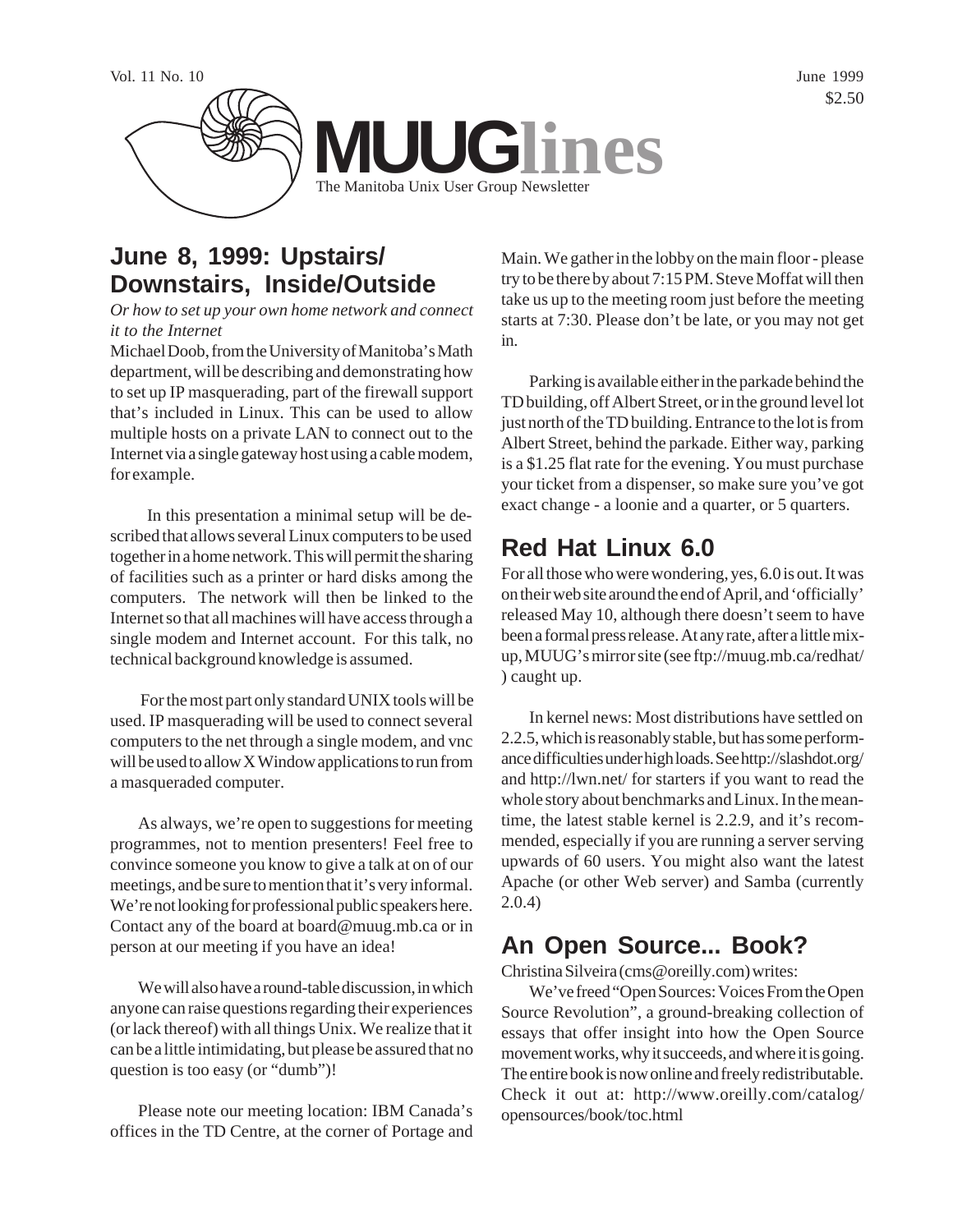*Contributed by Kevin McGregor*

VMware 1.0 for Linux has been released. VMware is a thin software layer that effectively frees users from the "one machine, one operating system" model of computing and enables multiple operating systems and associated applications to run concurrently on a single machine, without disk partitioning or re-booting.

Each virtual machine environment provides full fault and security isolation, and yet can communicate and share files or devices with other virtual machines. This innovative approach allows individuals and organizations to achieve new levels of flexibility, productivity and security on their desktop or laptop PCs.

I recently tried out this unusual product on two systems, one at home, and one at work. The nutshell summary: cool. In fact, this product has a very high 'coolness factor' for the geeks in the immediate vicinity. I really wowed a couple of my co-workers when I showed them I was installing Windows NT from a CD while running Linux!

How does it work? Set the way-back machine for 1986, when Intel released the 80386. This CPU had an interesting feature that Microsoft (and other OS manfacturers) used to great advantage: It could 'virtualize' the 8086, and earlier member of the Intel CPU family. Programs, including operating systems, written for the 8086 could be run as regular programs *while believing that they had full control of the CPU*, and the 80386 could trap and (with software help) emulate any privileged operations. The 8086 operating system would have no way of knowing it did not have full control of the PC.

This way, more than one 8086 operating system could run at the same time on a 80386. This feature wasn't used in exactly this way in Windows 3.0, but it was close. The entire graphical interface, plus all Windows 3.x programs, ran in one virtual 8086 'box', while each command-prompt window ran in another.

VMware does something similar. The Pentium CPU can do the same thing, but now it can virtualize a 80386 CPU, meaning most modern operating systems can be run in a VMware window. I know what some of you are thinking, and no, you can't run VMware in a VMware window. This is because VMware requires a Pentium or better to run, and the Pentium can't virtualize a Pentium. Hence, no recursive VMware-ing.

(On another note, I'd like to acknowledge that IBM came up with this idea a long time ago, and used in their mainframe products decades earlier. See VM/390.)

However, there is a fairly long list of OSes that you can run using VMware for Linux. They include MSDOS, Windows 3.1, 95, 98 and Windows NT (workstation and server) and Linux. VMware plans to support all popular OSes as 'guest' operating systems, but not OS/ 2. They do mention upcoming support for BeOS and various BSDs. I also recall a mention of Solaris, and I've read newsgroup mentions of people successfully installing and running Netware 4.x, and limited success with Netware 5.0

If you haven't guessed already, this product will only run on Intel-based Linux PCs. VMware has announced that they will soon begin beta-testing a version of their product that runs on Windows NT as the host OS.

Enough of the background (I'm such a windbag), and on to my experiences with the product. I worked for a bit with the beta version, and just installed the trial 1.0 version last weekend. Both versions I tested gave me pretty much the same results. In short, the easiest way to get this going is to do a fresh install of the guest OS in the virtual PC, and secondly, have lots of RAM.

This product has a fairly simple installation procedure, given the sophistication of the program. Simply download one file, un-tar and unzip it (as a regular user), then 'su', run install.pl, then 'exit' out of the root account. To actually run it, you need a license. To get this, fill out the form on their website, and save the file they send back - automatically, in minutes - as 'license' in a directory called '.vmware' that you've created in the user's (your) home directory. Then, logged in as the user, run /usr/bin/local/vmware. That's it!

There are some complications available. You must have X properly configured and running. VMware has a modified version of XFree86 based on 3.3.3.1 that you can download and install for improved performance. They have sent their patches back to the XFree86 project for inclusion in future versions, so we don't have to worry about VMware keeping up with the latest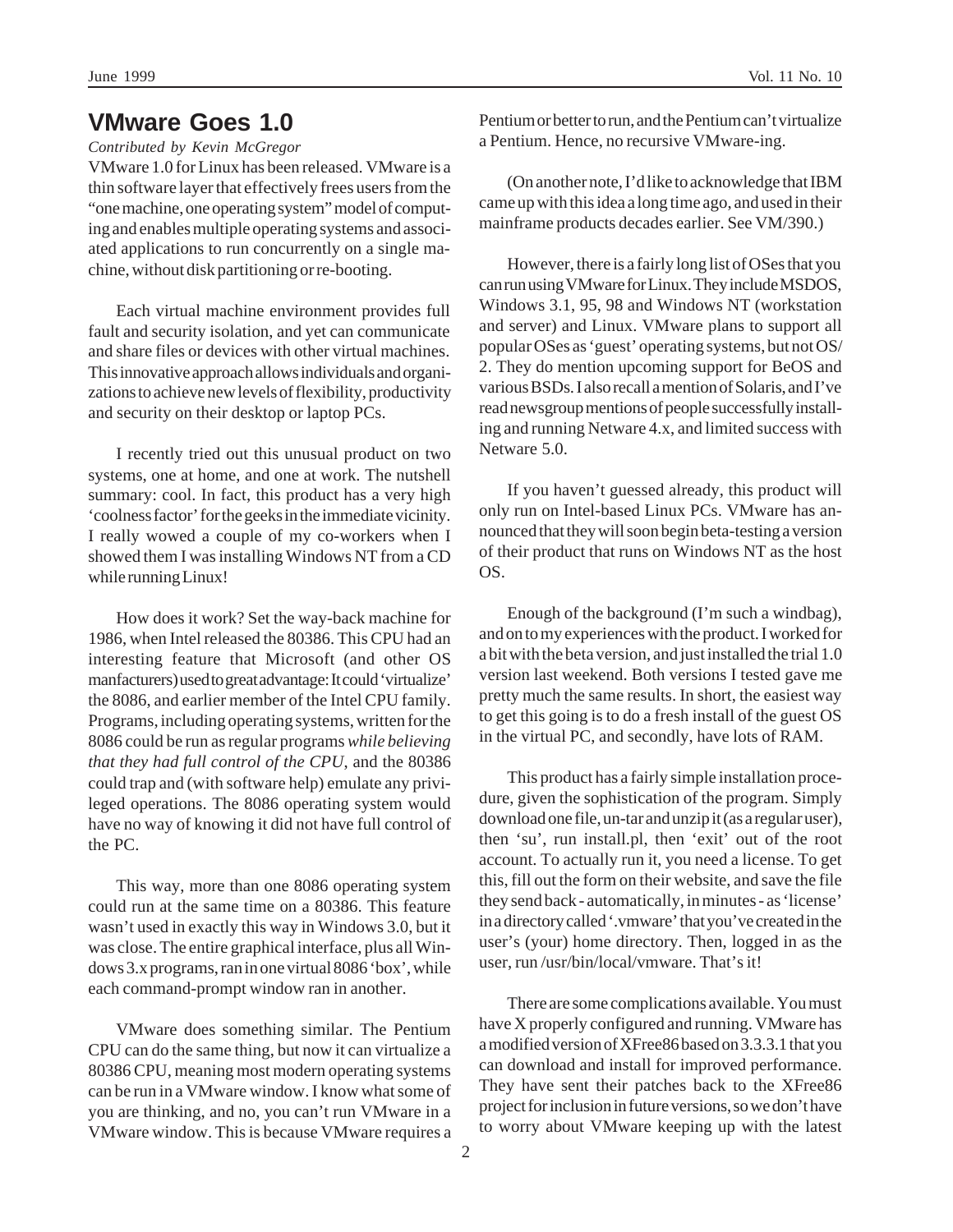XFree86 development.

When VMware is started up, a wizard dialogue box pops up, and can guide you through setting up a virtual environment, specifying things like virtual hard drive and memory size, and whether you want to allow access to the real CD and floppy drives.

There are also networking options available. You can set up the (virtual) networking to be disabled, access the host only, or 'bridged', which makes the virtual PC look like another real PC to other computers on your real network. For example, your host PC would appear as 10.140.3.1, and your virtual PCs would appear as 10.140.3.2, 10.140.3.3, and so on. You can even set up a Windows NT server and several clients, all running on the same PC as a test network! Keep in mind that you'll want real RAM for each virtual PC to use. Three virtual PCs using 32 MB of RAM each means your PC should have 96 MB plus enough for Linux! You don't have to have that much RAM, but you do have to have enough swap space and patience otherwise.

My installation woes came when I tried to use an advanced configuration. One option is to use an existing partition on your hard drive which has the OS (say, Windows 95) already installed and working. Since your PC and the virtual PC provided by VMware will not have the same hardware, prepare for a lot of virtual reboots and Plug and Play detection. And to avoid video problems, you might want to boot your computer into Windows 95 and set the video driver back to 16-colour VGA before trying this.

After you get it running, there is another performance improvement available. Download VMware's 'VMtools' and SVGA video driver into the virtual PC's hard drive, and install them. This installs an optiontoggling program in the system tray, and a video driver that offers improved performance over the standard VGA driver. This works well, but I believe this is where I lost my Adobe Type Manager functionality. I haven't found any references to this problem at the VMware site. I also haven't tried reinstalling ATM, though either; I guess that's my next step.

Overall, this is a great product well implemented. I have had no weird crashes other than trying to reconfigure my existing Windows 95 partition to run under VMware. It seems solid, and performance is good on my Pentium

II/350. This is going to reduce the number of reboots I have to endure, and is a good solution for experimenting with various OSes and running Windows programs (until Wine improves or Adobe comes out with a Linux version of PageMaker!). I'm looking forward to running BeOS on Linux!

VMware is available for a limited time at US\$75 for hobbyists and home users. See www.vmware.com for full details.

## **SGI Open Sources XFS**

At the Linux Expo on May 20, SGI announced it will contribute its journaled file system technology,  $XFS^{TM}$ , to the open source community. XFS is a key component of the company's highly successful IRIX® operating system and is the world's most scalable and robust journaled file sharing technology. In a separate release, SGI announced that it will investigate with Veritas the development of a unified Linux journaled file system solution.

"The XFS file system has long been one of the UNIX industry's most advanced file system implementations and one of the crown jewels of the IRIX operating systems," said Tony Iams, vice president of Midrange Systems and Software Research at D.H. Brown Associates. "SGI is demonstrating a commitment to Linux technology investment surpassing other conventional UNIX vendors who have focused primarily on sales and support."

"SGI's contribution of XFS to the open-source community has huge implications for the future of Linux as an enterprise-class application platform," said John R. 'Beau' Vrolyk, senior vice president, Computer Systems Business Unit, SGI. "XFS addresses one of the key issues previously limiting Linux - the lack of a journaled file system. Journaling improves performance and speeds recovery in the event of a system failure." XFS also provides full 64-bit file capabilities that will enable LinuxTM to scale easily to handle file systems as large as 18 million terabytes  $(18x10^{18})$  of data and file sizes as large as 9 million terabytes.

#### **The Need to Scale**

During the late 1980s, when disk capacities started approaching the 2GB ceiling of the file systems designed to manage them, it became clear that users would soon need a file system capable of scaling to meet demand for